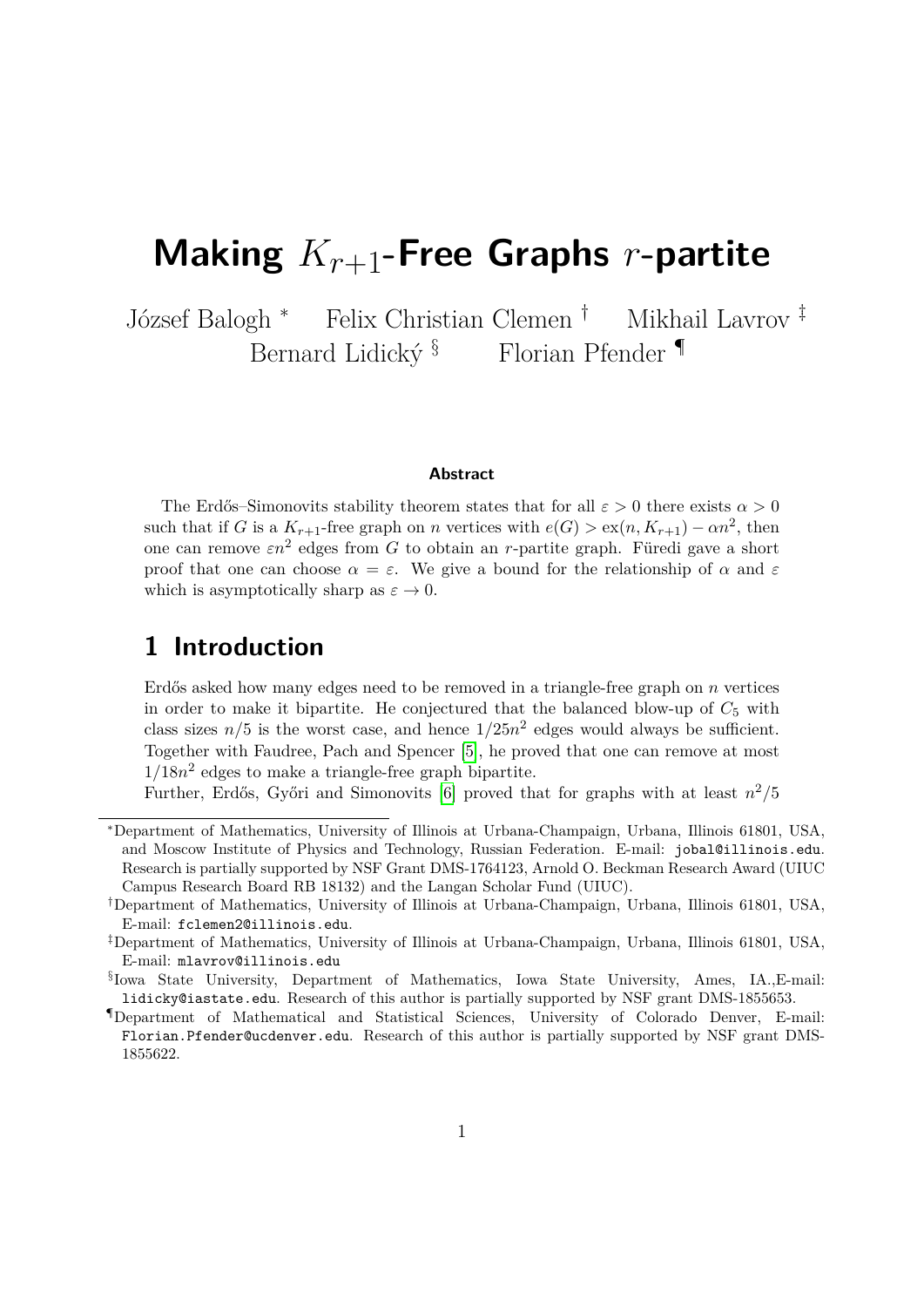edges, an unbalanced  $C_5$  blow-up is the worst case. For  $r \in \mathbb{N}$ , denote  $D_r(G)$  the minimum number of edges which need to be removed to make *G r*-partite.

<span id="page-1-1"></span>**Theorem 1.1** (Erdős, Győri and Simonovits [\[6\]](#page-10-1)). Let G be a K<sub>3</sub>-free graph on *n vertices with at least*  $n^2/5$  *edges. There exists an unbalanced*  $C_5$  *blow-up of*  $H$  *with*  $e(H) \geq e(G)$  *such that* 

$$
D_2(G) \le D_2(H).
$$

This proved the Erdős conjecture for graphs with at least  $n^2/5$  edges. A simple probabilistic argument (e.g. [\[6\]](#page-10-1)) settles the conjecture for graphs with at most 2*/*25*n* 2 edges.

A related question was studied by Sudakov; he determined the maximum number of edges in a  $K_4$ -free graph which need to be removed in order to make it bipartite [\[13\]](#page-11-0). This problem for  $K_6$ -free graphs was solved by Hu, Lidický, Martins, Norin and Volec [\[10\]](#page-10-2).

We will study the question of how many edges in a  $K_{r+1}$ -free graph need at most to be removed to make it *r*-partite. For  $n \in \mathbb{N}$  and a graph *H*,  $ex(n, H)$  denote the Turán number, i.e. the maximum number of edges of an *H*-free graph. The Erdős–Simonovits theorem [\[7\]](#page-10-3) for cliques states that for every  $\varepsilon > 0$  there exists  $\alpha > 0$  such that if *G* is a  $K_{r+1}$ -free graph on *n* vertices with  $e(G) > \text{ex}(n, K_{r+1}) - \alpha n^2$ , then  $D_r(G) \leq \varepsilon n^2$ .

Füredi [\[8\]](#page-10-4) gave a nice short proof of the statement that a  $K_{r+1}$ -free graph *G* on *n* vertices with at least  $ex(n, K_{r+1}) - t$  edges satisfies  $D_r(G) \leq t$ ; thus providing a quantitative version of the Erdős–Simonovits theorem. In [\[10\]](#page-10-2) Füredi's result was strengthened for some values of *r*. For small *t*, we will determine asymptotically how many edges are needed. For very small *t*, it is already known [\[3\]](#page-10-5) that *G* has to be *r*-partite.

<span id="page-1-2"></span>**Theorem 1.2** (Brouwer [\[3\]](#page-10-5)). Let  $r \geq 2$  and  $n \geq 2r + 1$  be integers. Let G be a *K*<sub>*r*+1</sub>*-free graph on n vertices with*  $e(G) \geq ex(n, K_{r+1}) - \lfloor \frac{n}{r} \rfloor$  $\frac{n}{r}$  | + 2*.* Then

 $D_r(G) = 0$ .

This result was rediscovered in [\[1,](#page-10-6)[9,](#page-10-7)[11,](#page-10-8)[15\]](#page-11-1). We will study  $K_{r+1}$ -free graphs on fewer edges.

<span id="page-1-0"></span>**Theorem 1.3.** Let  $r \geq 2$  be an integer. Then for all  $n \geq 3r^2$  and for all  $0 \leq \alpha \leq 4r$  $10^{-7}r^{-12}$  the following holds. Let G be a  $K_{r+1}$ -free graph on *n* vertices with

$$
e(G) \geq \text{ex}(n, K_{r+1}) - t,
$$

*where*  $t = \alpha n^2$ , then

$$
D_r(G) \le \left(\frac{2r}{3\sqrt{3}} + 30r^3 \alpha^{1/6}\right) \alpha^{3/2} n^2.
$$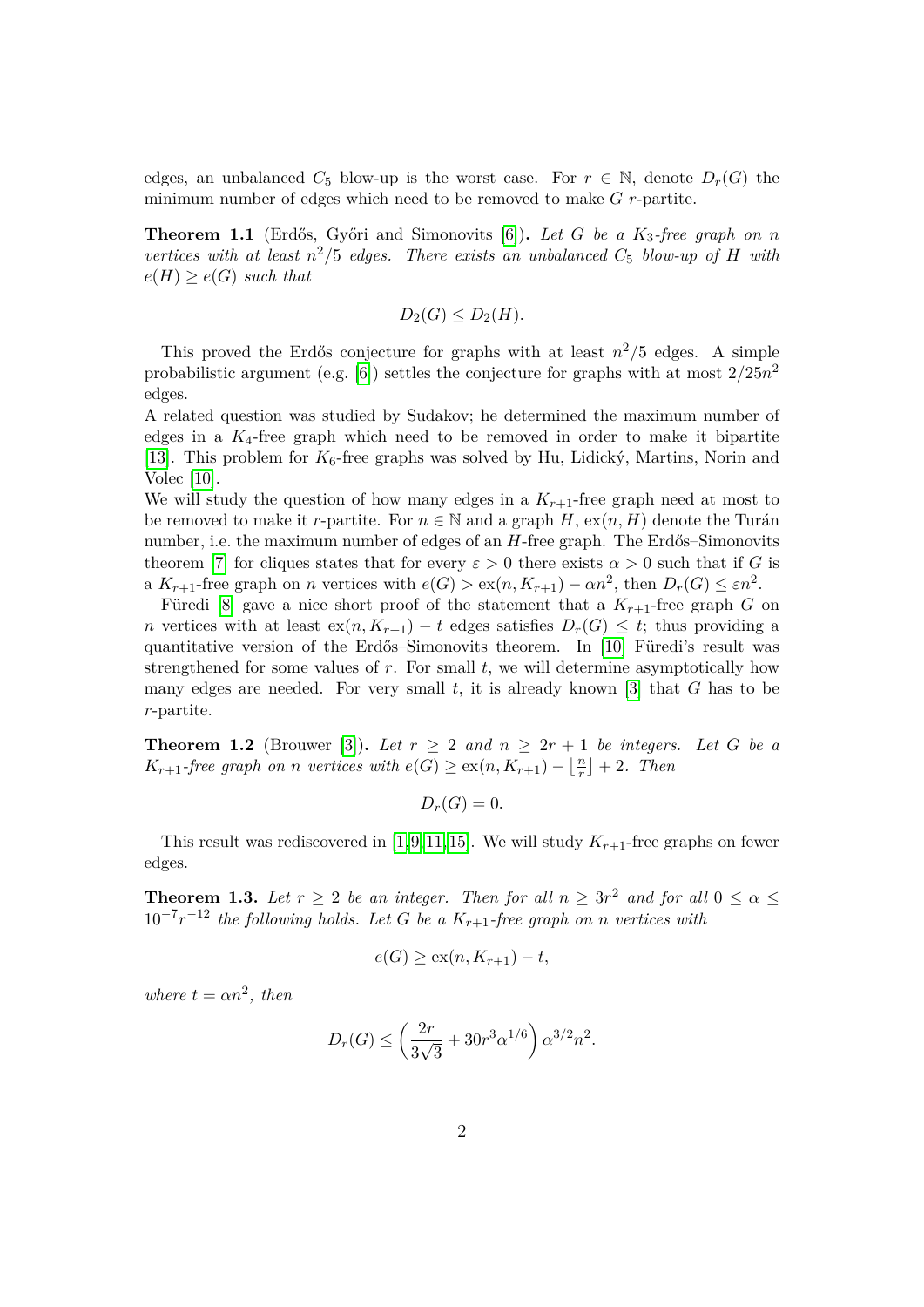Note that we did not try to optimize our bounds on  $n$  and  $\alpha$  in the theorem. One could hope for a slightly better error term of  $30r^3\alpha^{5/3}$  in Theorem [1.3,](#page-1-0) but the next natural step would be to prove a structural version.

To state this structural version we introduce some definitions. The blow-up of a graph *G* is obtained by replacing every vertex  $v \in V(G)$  with finitely many copies so that the copies of two vertices are adjacent if and only if the originals are.

For two graphs *G* and *H*, we define  $G \otimes H$  to be the graph on the vertex set  $V(G) \cup V(H)$ with  $gg' \in E(G \otimes H)$  iff  $gg' \in E(G)$ ,  $hh' \in E(G \otimes H)$  iff  $hh' \in E(H)$  and  $gh \in E(G \otimes H)$ for all  $g \in V(G)$ ,  $h \in V(H)$ .

<span id="page-2-0"></span>**Conjecture 1.4.** Let  $r \geq 2$  be an integer and *n* sufficiently large. Then there exists  $\alpha_0 > 0$  *such that for all*  $0 \leq \alpha \leq \alpha_0$  *the following holds. For every*  $K_{r+1}$ -free graph *G on n vertices there exists an unbalanced*  $K_{r-2} ⊗ C_5$  *blow-up H on n vertices with*  $e(H) \geq e(G)$  *such that* 

$$
D_r(G) \le D_r(H).
$$

This conjecture can be seen as a generalization of Theorem [1.1.](#page-1-1) We will prove that Theorem [1.3](#page-1-0) is asymptotically sharp by describing an unbalanced blow-up of  $K_{r-2} \otimes C_5$ that needs at least that many edges to be removed to make it *r*-partite. This gives us a strong evidence that Conjecture [1.4](#page-2-0) is true.

<span id="page-2-2"></span>**Theorem 1.5.** Let  $r, n \in \mathbb{N}$  and  $0 < \alpha < \frac{1}{4r^4}$ . Then there exists a  $K_{r+1}$ -free graph on *n vertices with*

$$
e(G) \ge \exp(n, K_{r+1}) - \alpha n^2 + \frac{4r}{3\sqrt{3}} \alpha^{3/2} n^2 - \frac{2r(r-3)}{9} \alpha^2 n^2
$$

*and*

$$
D_r(G) \ge \frac{2r}{3\sqrt{3}}\alpha^{3/2}n^2.
$$

In Kang-Pikhurko's proof [\[11\]](#page-10-8) of Theorem [1.2](#page-1-2) the case  $e(G) = \exp(n, K_{r+1}) - |n/r| + 1$ is studied. In this case they constructed a family of  $K_{r+1}$ -free non-*r*-partite graphs, which includes our extremal graph, for that number of edges.

We recommend the interested reader to read the excellent survey [\[12\]](#page-10-9) by Nikiforov. He gives a good overview on further related stability results, for example on guaranteeing large induced *r*-partite subgraphs of  $K_{r+1}$ -free graphs.

We organize the paper as follows. In Section [2](#page-2-1) we prove Theorem [1.3](#page-1-0) and in Section [3](#page-8-0) we give the sharpness example, i.e. we prove Theorem [1.5.](#page-2-2)

#### <span id="page-2-1"></span>**2 Proof of Theorem [1.3](#page-1-0)**

Let *G* be an *n*-vertex  $K_{r+1}$ -free graph with  $e(G) \geq ex(n, K_{r+1}) - t$ , where  $t = \alpha n^2$ . We will assume that  $n$  is sufficiently large. Furthermore, by Theorem [1.2](#page-1-2) we can assume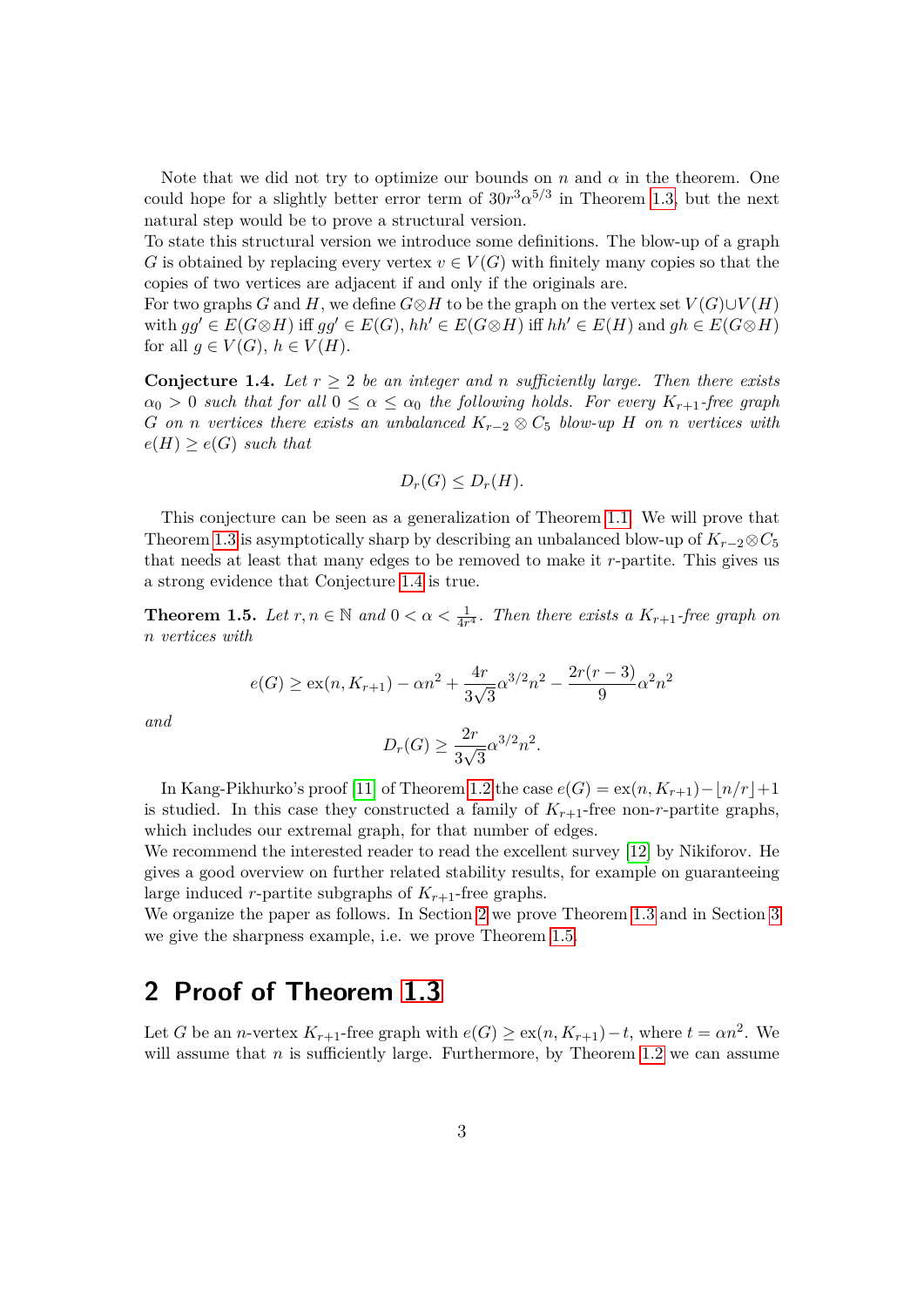that

$$
\alpha \ge \frac{\left\lfloor \frac{n}{r} \right\rfloor - 2}{n^2} \ge \frac{1}{2rn}.
$$

This also implies that  $t \geq r$  because  $n \geq 3r^2$ . During our proof we will make use of Turán's theorem and a version of Turán's theorem for *r*-partite graphs multiple time. Turán's theorem [\[14\]](#page-11-2) determines the maximum number of edges in a  $K_{r+1}$ -free graph.

**Theorem 2.1** (Turán [\[14\]](#page-11-2)). Let  $r \geq 2$  and  $n \in \mathbb{N}$ . Then,

$$
\frac{n^2}{2}\left(1-\frac{1}{r}\right) - \frac{r}{2} \le ex(n, K_{r+1}) \le \frac{n^2}{2}\left(1-\frac{1}{r}\right).
$$

Denote  $K(n_1, \ldots, n_r)$  the complete *r*-partite graph whose *r* color classes have sizes  $n_1, \ldots, n_r$ , respectively. Turans theorem for *r*-partite graphs states the following.

<span id="page-3-2"></span>**Theorem 2.2** (folklore). Let  $r \geq 2$  and  $n_1, \ldots, n_r \in \mathbb{N}$  satisfying  $n_1 \leq \ldots \leq n_r$ . For *a*  $K_r$ -free subgraph  $H$  of  $K(n_1, \ldots, n_r)$ , we have

$$
e(H) \le e(K(n_1, ..., n_r)) - n_1 n_2.
$$

For a proof of this folklore result see for example [\[2,](#page-10-10) Lemma 3.3].

We denote the maximum degree of *G* by  $\Delta(G)$ . For two disjoint subsets *U, W* of  $V(G)$ , write  $e(U, W)$  for the number of edges in *G* with one endpoint in *U* and the other endpoint in W. We write  $e^c(U, W)$  for the number of non-edges between U and *W*, i.e.  $e^{c}(U, W) = |U||W| - e(U, W)$ .

Füredi  $[8]$  used Erdős' degree majorization algorithm  $[4]$  to find a vertex partition with some useful properties. We include a proof for completeness.

**Lemma 2.3** (Füredi [\[8\]](#page-10-4)). Let  $t, r, n \in \mathbb{N}$  and G be an *n*-vertex  $K_{r+1}$ -free graph with  $e(G) \geq \text{ex}(n, K_{r+1}) - t$ *. Then there exists a vertex partition*  $V(G) = V_1 \cup \ldots \cup V_r$  *such that*

$$
\sum_{i=1}^{r} e(G[V_i]) \le t, \quad \Delta(G) = \sum_{i=2}^{r} |V_i| \quad and \quad \sum_{1 \le i < j \le r} e^c(V_i, V_j) \le 2t. \tag{1}
$$

*Proof.* Let  $x_1 \in V(G)$  be a vertex of maximum degree. Define  $V_1 := V(G) \setminus N(x_1)$ and  $V_1^+ = N(x_1)$ . Iteratively, let  $x_i$  be a vertex of maximum degree in  $G[V_{i-1}^+]$ . Let  $V_i := V_{i-1}^+ \setminus N(x_i)$  and  $V_i^+ = V_{i-1}^+ \cap N(x_i)$ . Since *G* is  $K_{r+1}$ -free this process stops at  $i \leq r$  and thus gives a vertex partition  $V(G) = V_1 \cup \ldots \cup V_r$ .

In the proof of [\[8,](#page-10-4) Theorem 2], it is shown that the partition obtained from this algorithm satisfies

<span id="page-3-1"></span><span id="page-3-0"></span>
$$
\sum_{i=1}^r e(G[V_i]) \le t.
$$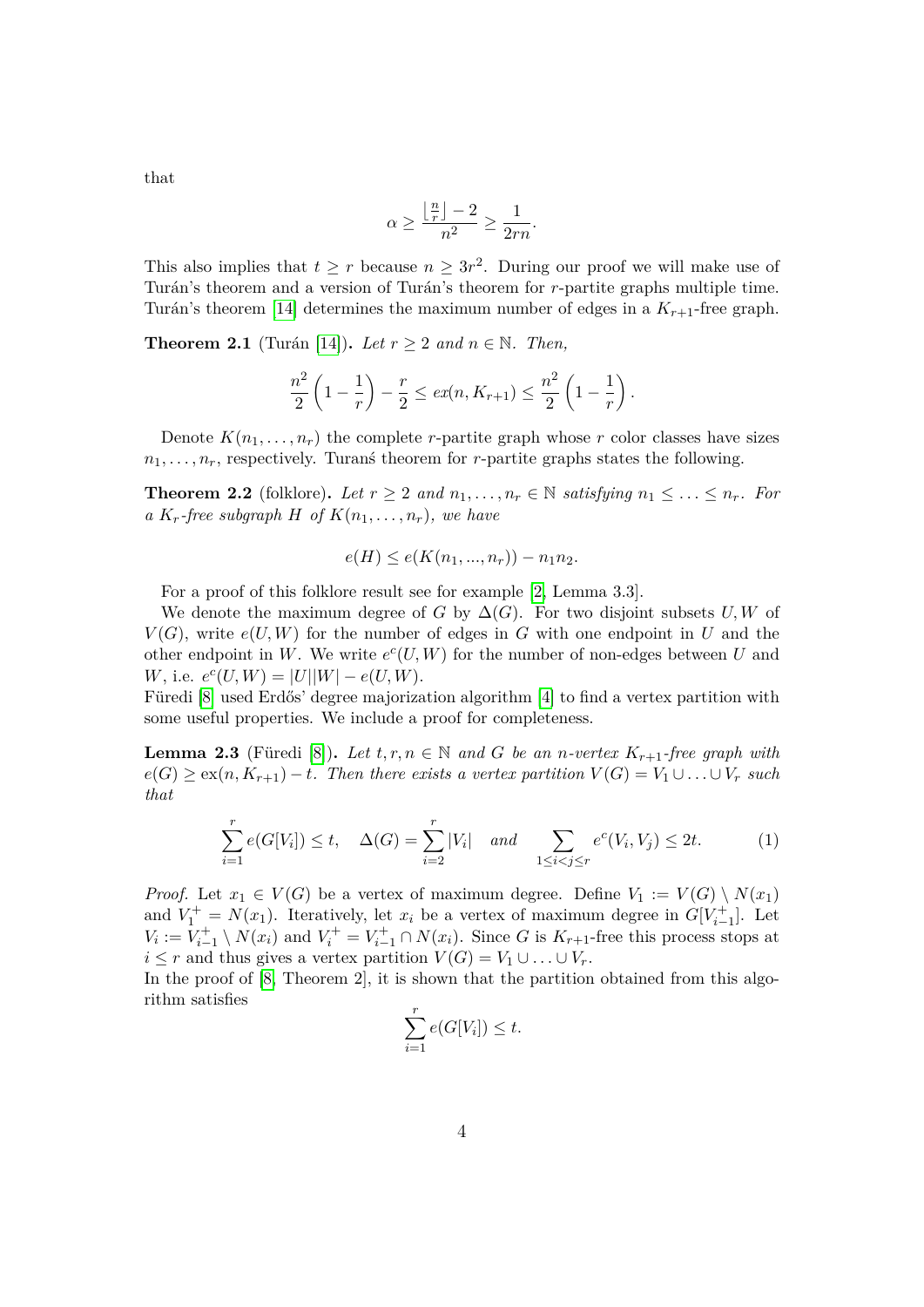By construction,

$$
\sum_{i=2}^{r} |V_i| = |V_1^+| = |N(x_1)| = \Delta(G).
$$

Let *H* be the complete *r*-partite graph with vertex set  $V(G)$  and all edges between  $V_i$ and  $V_j$  for  $1 \leq i < j \leq r$ . The graph *H* is *r*-partite and thus has at most  $ex(n, K_{r+1})$ edges. Finally, since *G* has at most *t* edges not in *H* and at least  $ex(n, K_{r+1}) - t$  edges total, at most 2t edges of  $H$  can be missing from  $G$ , giving us

$$
\sum_{1 \le i < j \le r} e^c(V_i, V_j) \le 2t
$$

and proving the last inequality.

For this vertex partition we can get bounds on the class sizes.

**Lemma 2.4.** *For all*  $i \in [r]$ ,  $|V_i| \in \{\frac{n}{r} - \frac{5}{2}\}$ 2  $\sqrt{\alpha}n, \frac{n}{r} + \frac{5}{2}$ 2 √ *αn*} *and thus also*

$$
\Delta(G) \le \frac{r-1}{r}n + \frac{5}{2}\sqrt{\alpha}n.
$$

*Proof.* We know that

$$
\sum_{1 \le i < j \le r} |V_i||V_j| \ge e(G) - \sum_{i=1}^r e(G[V_i]) \ge \left(1 - \frac{1}{r}\right) \frac{n^2}{2} - \frac{r}{2} - 2t.
$$

Also,

$$
\sum_{1 \leq i < j \leq r} |V_i||V_j| = \frac{1}{2} \sum_{i=1}^r |V_i|(n - |V_i|) = \frac{n^2}{2} - \frac{1}{2} \sum_{i=1}^r |V_i|^2.
$$

Thus, we can conclude that

$$
\sum_{i=1}^{r} |V_i|^2 \le \frac{n^2}{r} + r + 4t.
$$
\n(2)

Now, let  $x = |V_1| - n/r$ . Then,

$$
\sum_{i=1}^{r} |V_i|^2 = \left(\frac{n}{r} + x\right)^2 + \sum_{i=2}^{r} |V_i|^2 \ge \left(\frac{n}{r} + x\right)^2 + \frac{\left(\sum_{i=2}^{r} |V_i|\right)^2}{r - 1}
$$

$$
\ge \left(\frac{n}{r} + x\right)^2 + \frac{\left(n\left(1 - \frac{1}{r}\right) - x\right)^2}{r - 1} \ge \frac{n^2}{r} + x^2.
$$

Combining this with [\(2\)](#page-3-0), we get  $|x| \leq \sqrt{r+4t} \leq \frac{5}{2}$ 2  $\overline{t} = \frac{5}{2}$ 2  $\sqrt{\alpha}n$ , and thus

<span id="page-4-0"></span>
$$
\frac{n}{r} - \frac{5}{2}\sqrt{\alpha}n \le |V_1| \le \frac{n}{r} + \frac{5}{2}\sqrt{\alpha}n.
$$

In a similar way we get the bounds on the sizes of the other classes.

 $\Box$ 

 $\Box$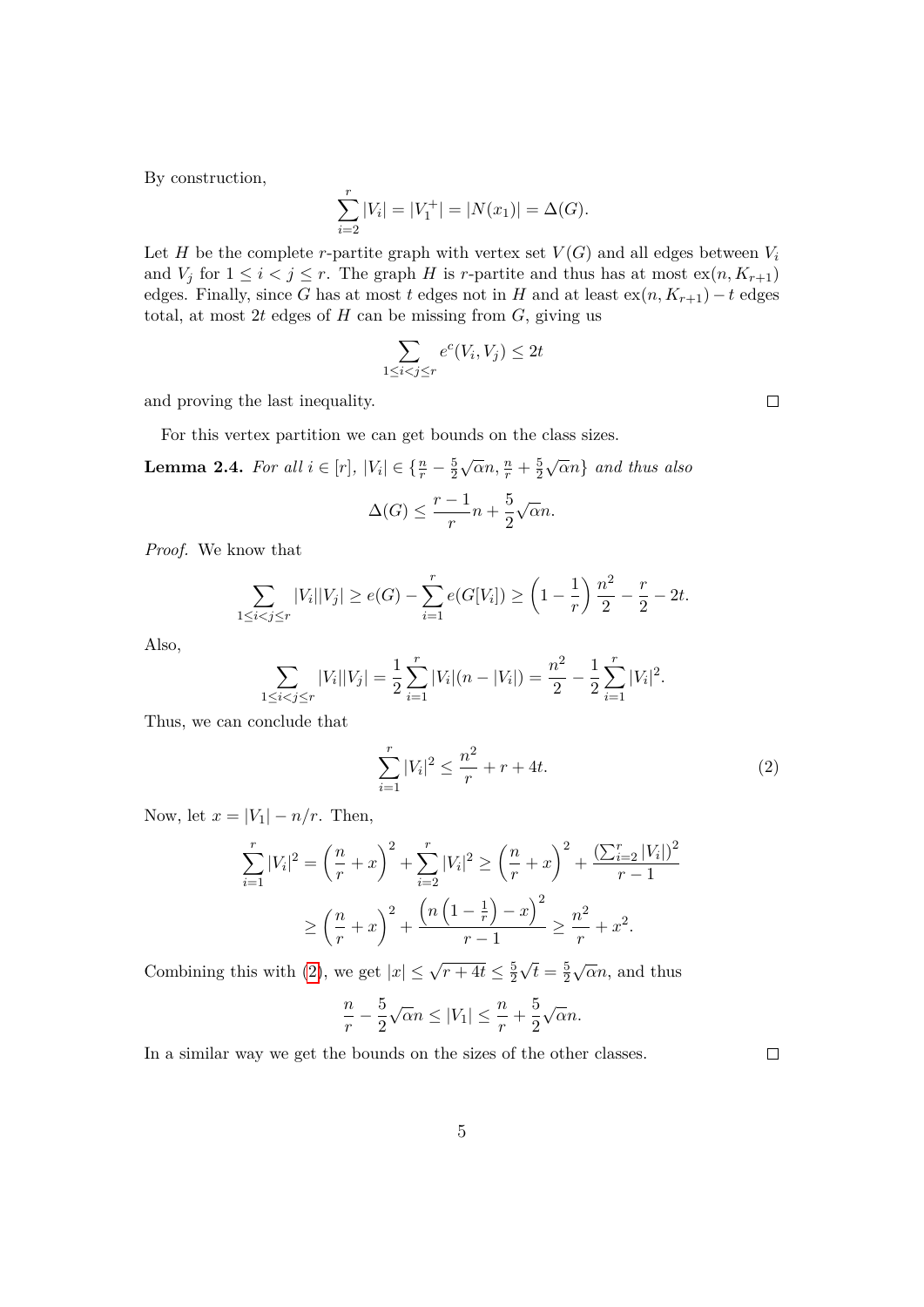<span id="page-5-0"></span>**Lemma 2.5.** *The graph G contains*  $r$  *vertices*  $x_1 \in V_1, \ldots, x_r \in V_r$  *which form a*  $K_r$ *and for every i*

$$
\deg(x_i) \ge n - |V_i| - 5r\alpha n.
$$

*Proof.* Let  $V_i^c := V(G) \setminus V_i$ . We call a vertex  $v_i \in V_i$  small if  $|N(v_i) \cap V_i^c| < |V_i^c| - 5r \alpha n$ and *big* otherwise. For  $1 \leq i \leq r$ , denote  $B_i$  the set of big vertices inside class  $V_i$ . There are at most

$$
\frac{4t}{5r\alpha n} = \frac{4}{5r}n
$$

small vertices in total as otherwise  $(1)$  is violated. Thus, in each class there are at least  $n/10r$  big vertices, i.e.  $|B_i| \geq n/10r$ . The number of missing edges between the sets  $B_1, \ldots, B_r$  is at most  $2t < \frac{1}{100r^2}n^2$ . Thus, using Theorem [2.2](#page-3-2) we can find a  $K_r$  with one vertex from each *B<sup>i</sup>* .  $\Box$ 

<span id="page-5-2"></span>**Lemma 2.6.** *There exists a vertex partition*  $V(G) = X_1 \cup \ldots \cup X_r \cup X$  *such that all*  $X_i$ *s* are independent sets,  $|X| \leq 5r^2 \alpha n$  and

$$
\frac{n}{r} - 3\sqrt{\alpha}n \le |X_i| \le \frac{n}{r} + 3r\sqrt{\alpha}n
$$

*for all*  $1 \leq i \leq r$ *.* 

*Proof.* By Lemma [2.5](#page-5-0) we can find vertices  $x_1, \ldots, x_r$  forming a  $K_r$  and having deg( $x_i$ ) ≥  $n - |V_i| - 5r$ αn. Define  $X_i$  to be the common neighborhood of  $x_1, \ldots, x_{i-1}$  *,*  $x_{i+1}, \ldots, x_r$ and  $X = V(G) \setminus (X_1 \cup \cdots \cup X_r)$ . Since *G* is  $K_{r+1}$ -free, the  $X_i$ s are independent sets. Now we bound the size of  $X_i$  using the bounds on the  $V_i$ s. Since every  $x_i$  has at most  $|V_i|$  + 5*ran* non-neighbors, we get

$$
|X_i| \ge n - \sum_{\substack{1 \le j \le r \\ j \ne i}} (|V_j| + 5r\alpha n) \ge |V_i| - 5r^2 \alpha n \ge \frac{n}{r} - 3\sqrt{\alpha} n.
$$

and

$$
\sum_{i=1}^{r} \deg(x_i) \ge n(r-1) - 5r^2 \alpha n.
$$
 (3)

A vertex  $v \in V(G)$  cannot be incident to all of the vertices  $x_1, \ldots, x_r$ , because G is  $K_{r+1}$ -free. Further, every vertex from X is not incident to at least two of the vertices  $x_1, \ldots, x_r$ . Thus,

$$
\sum_{i=1}^{r} \deg(x_i) \le n(r-1) - |X|.
$$
 (4)

Combining [\(3\)](#page-4-0) with [\(4\)](#page-5-1), we conclude that

<span id="page-5-1"></span> $|X| \leq 5r^2 \alpha n$ .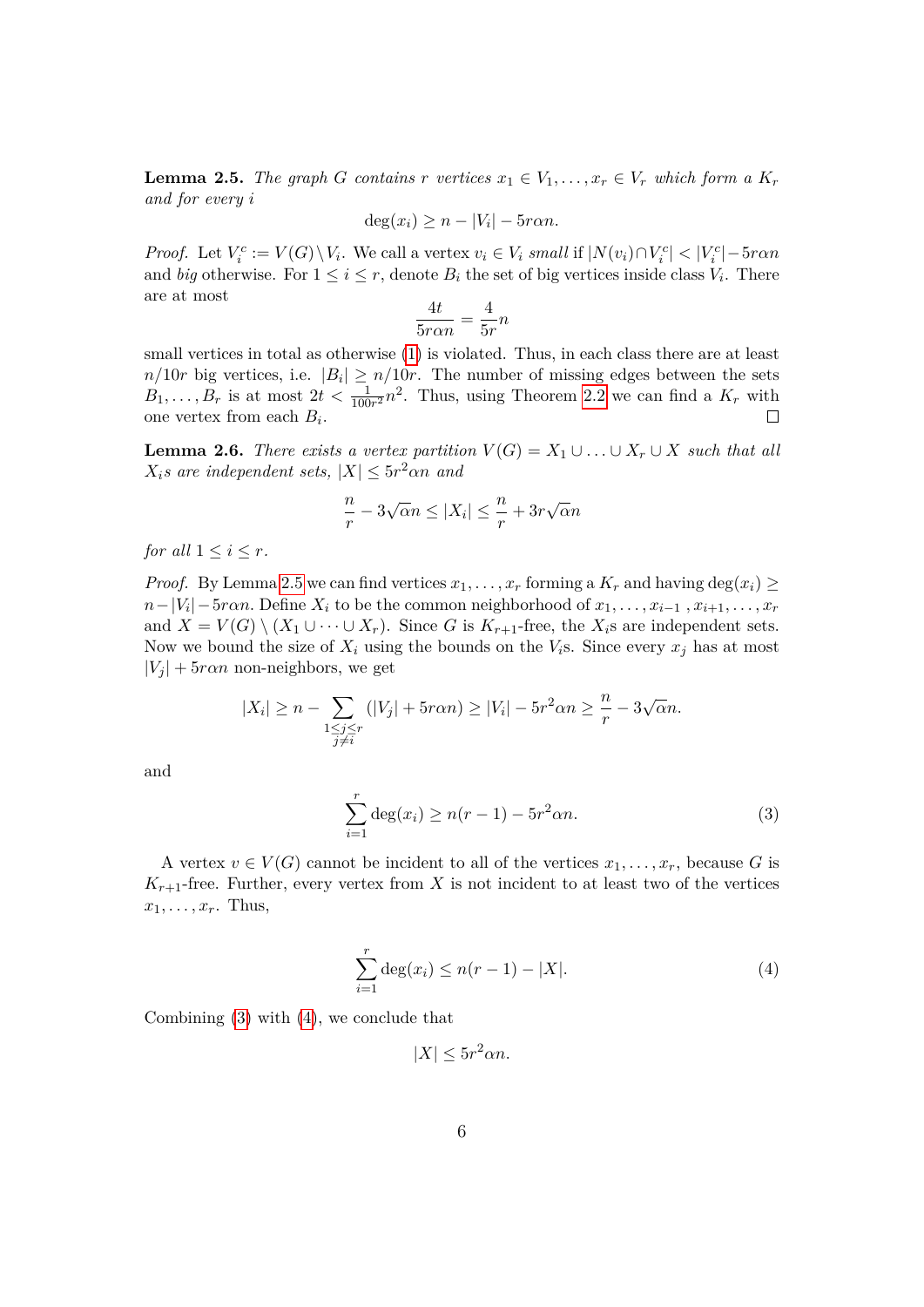For the upper bound on the sizes of the sets  $X_i$  we get

$$
|X_i| \le n - \sum_{\substack{1 \le j \le r \\ j \ne i}} |X_j| \le n - \frac{r-1}{r}n + 3r\sqrt{\alpha}n = \frac{n}{r} + 3r\sqrt{\alpha}n.
$$

 $\Box$ 

 $\Box$ 

We now bound the number of non-edges between  $X_1, \ldots, X_r$ .

<span id="page-6-0"></span>**Lemma 2.7.**

$$
\sum_{1 \le i < j \le r} e^c(X_i, X_j) \le t + e(X, X^c) + |X|^2 - \left(1 - \frac{1}{r}\right) n |X| + r.
$$

*Proof.*

$$
\frac{n^2}{2}\left(1-\frac{1}{r}\right) - \frac{r}{2} - t \le e(G) = e(X, X^c) + e(X) + \sum_{1 \le i < j \le r} e(X_i, X_j)
$$
\n
$$
\le e(X, X^c) + \frac{|X|^2}{2} + \left(1 - \frac{1}{r}\right)\left(\frac{(n-|X|)^2}{2}\right) - \sum_{1 \le i < j \le r} e^c(X_i, X_j).
$$

This gives the statement of the lemma.

Let

$$
\bar{X} = \left\{ v \in X \, \middle| \, \deg_{X_1 \cup \dots \cup X_r}(v) \ge \frac{r-2}{r} n + 3\alpha^{1/3} n \right\} \quad \text{and} \quad \hat{X} := X \setminus \bar{X}.
$$

Let  $d \in [0,1]$  such that  $|\bar{X}| = d|X|$ . Further, let  $k \in [0, 5r^2]$  such that  $|X| = k\alpha n$ . Now we shall give an upper bound the number of non-edges between *X*1*, . . . , Xr*.

#### <span id="page-6-1"></span>**Lemma 2.8.**

$$
\sum_{1 \le i < j \le r} e^c(X_i, X_j) \le 20r^2 \alpha^{4/3} n^2 + \left(1 - (1 - d)\frac{1}{r}k\right) \alpha n^2.
$$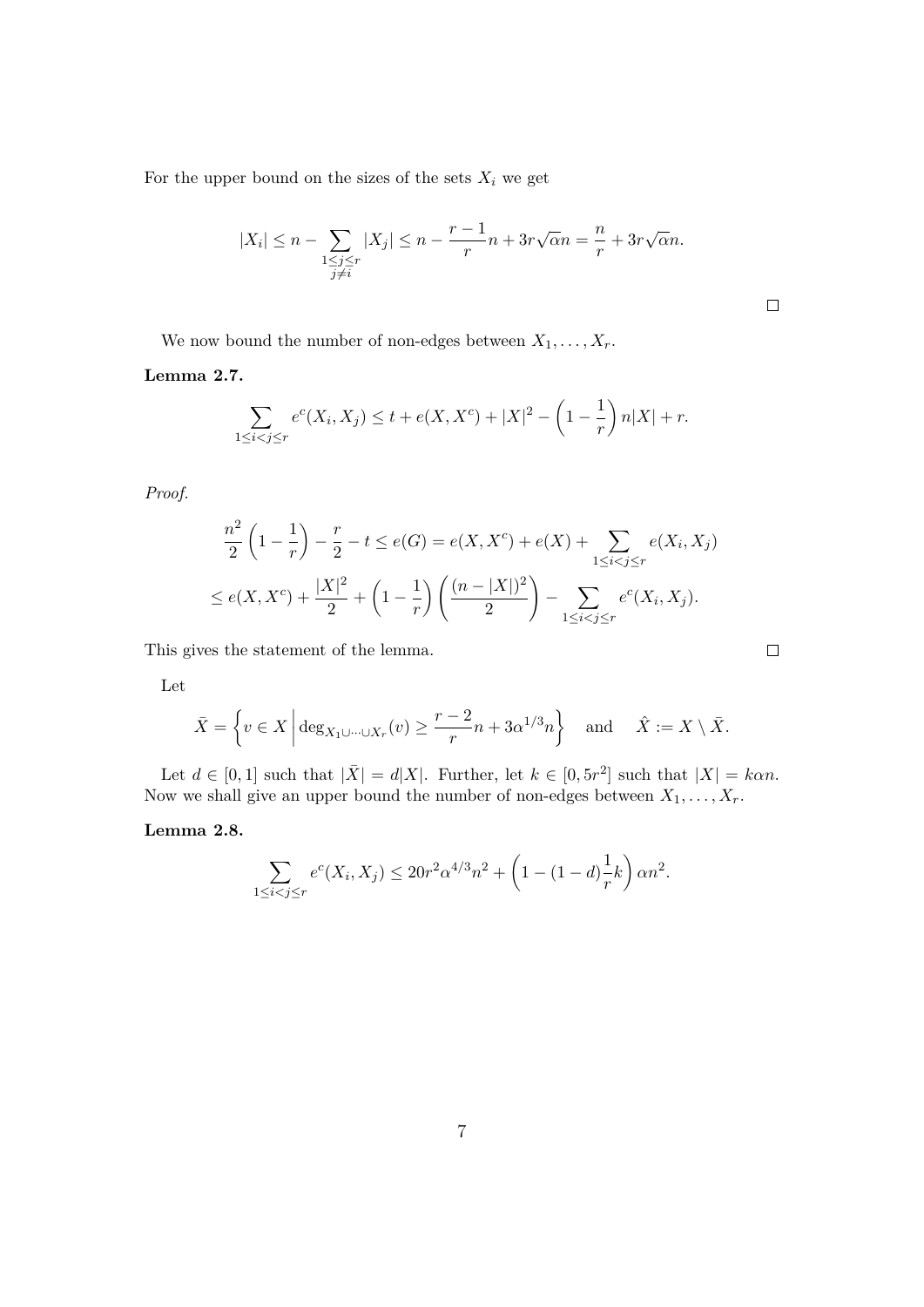*Proof.* By Lemma [2.7,](#page-6-0)

$$
\sum_{1 \leq i < j \leq r} e^{c}(X_i, X_j) \leq t + e(X, X^c) + |X|^2 - \left(1 - \frac{1}{r}\right)n|X| + r
$$
\n
$$
\leq t + d|X|\Delta(G) + (1 - d)|X|\left(\frac{r - 2}{r}n + 3\alpha^{1/3}n\right) + |X|^2 - \left(1 - \frac{1}{r}\right)n|X| + r
$$
\n
$$
\leq t + d|X|\left(n\frac{r - 1}{r} + \frac{5}{2}\sqrt{\alpha}n\right) + (1 - d)|X|\left(\frac{r - 2}{r}n + 3\alpha^{1/3}n\right)
$$
\n
$$
+ |X|^2 - \left(1 - \frac{1}{r}\right)n|X| + r
$$
\n
$$
\leq \frac{5}{2}d|X|\sqrt{\alpha}n + 3(1 - d)|X|\alpha^{1/3}n + |X|^2 + t + n|X|\frac{d - 1}{r} + r
$$
\n
$$
\leq \frac{5}{2}k\alpha^{3/2}n^2 + 3k\alpha^{4/3}n^2 + |X|^2 + \left(1 - (1 - d)\frac{1}{r}k\right)\alpha n^2 + r
$$
\n
$$
\leq \frac{25}{2}r^2\alpha^{3/2}n^2 + 15r^2\alpha^{4/3}n^2 + 25r^4\alpha^2n^2 + \left(1 - (1 - d)\frac{1}{r}k\right)\alpha n^2 + r
$$
\n
$$
\leq 20r^2\alpha^{4/3}n^2 + \left(1 - (1 - d)\frac{1}{r}k\right)\alpha n^2.
$$

Let

$$
C(\alpha) := 20r^{2}\alpha^{4/3} + \left(1 - (1 - d)\frac{1}{r}k\right)\alpha.
$$

For every vertex  $u \in X$  there is no  $K_r$  in  $N_{X_1}(u) \cup \cdots \cup N_{X_r}(u)$ . Thus, by applying Theorem [2.2](#page-3-2) and Lemma [2.8,](#page-6-1) we get

$$
\min_{i \neq j} |N_{X_i}(u)| |N_{X_j}(u)| \le \sum_{1 \le i < j \le r} e^c(X_i, X_j) \le C(\alpha) n^2. \tag{5}
$$

Bound [\(5\)](#page-7-0) implies in particular that every vertex  $u \in X$  has degree at most  $\sqrt{C(\alpha)}n$ to one of the sets  $X_1, \ldots, X_r$ , i.e.

$$
\min_{i} |N_{X_i}(u)| \le \sqrt{C(\alpha)}n. \tag{6}
$$

<span id="page-7-1"></span><span id="page-7-0"></span> $\Box$ 

Therefore, we can partition  $\hat{X} = A_1 \cup ... \cup A_r$  such that every vertex  $u \in A_i$  has at most  $\sqrt{C(\alpha)}n$  neighbors in  $X_i$ .

By the following calculation, for every vertex  $u \in \overline{X}$  the second smallest neighborhood to the  $X_i$ 's has size at least  $\alpha^{1/3}n$ .

$$
\min_{i \neq j} |N_{X_i}(u)| + |N_{X_j}(u)| \ge \frac{r-2}{r}n + 3\alpha^{1/3}n - (r-2)\left(\frac{n}{r} + 3r\sqrt{\alpha}n\right) \ge 2\alpha^{1/3}n,
$$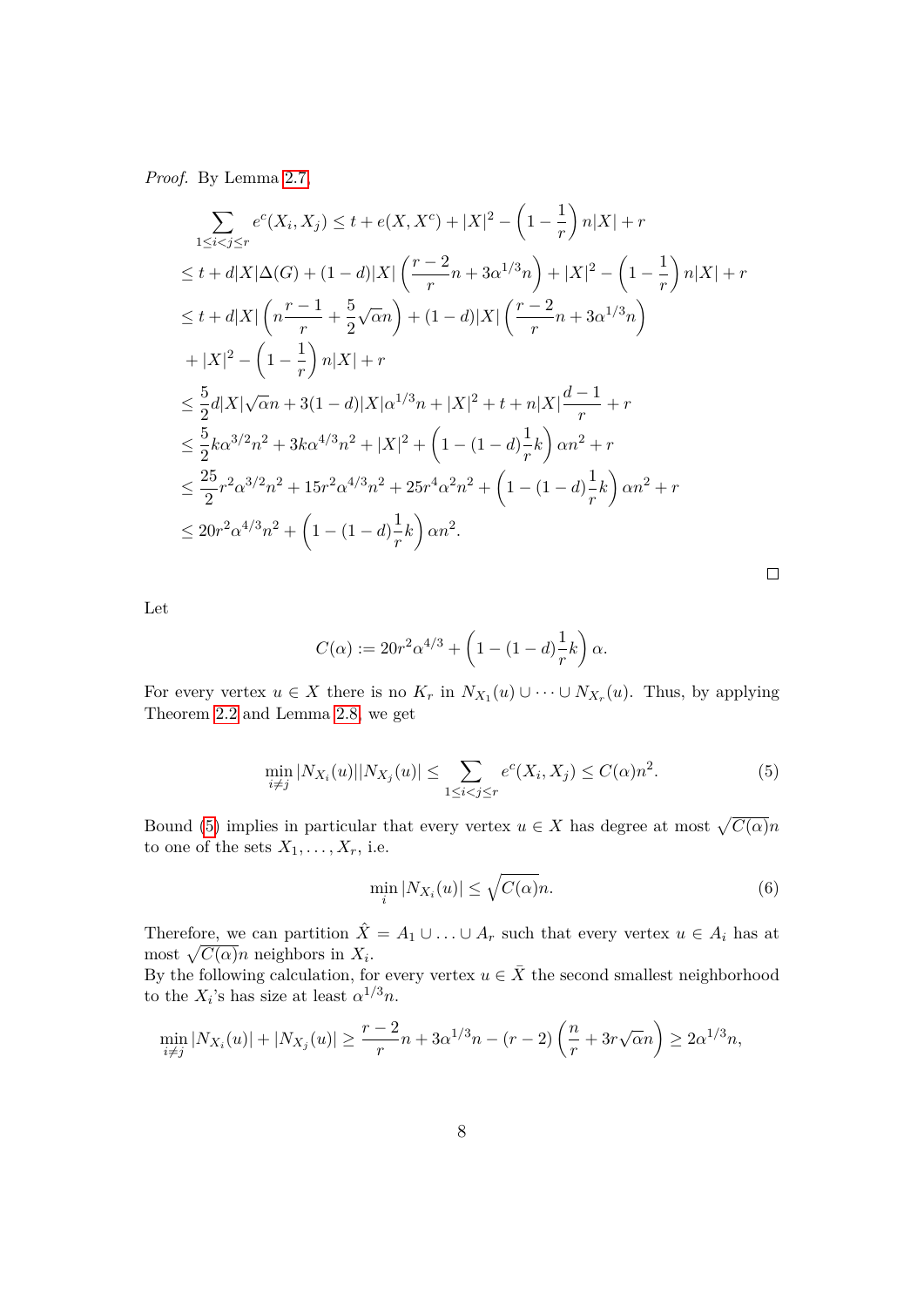where we used the definition of  $\overline{X}$  and Lemma [2.6.](#page-5-2) Combining the lower bound on the second smallest neighborhood with [\(5\)](#page-7-0) we can conclude that for every  $u \in \overline{X}$ 

<span id="page-8-1"></span>
$$
\min_{i} |N_{X_i}(u)| \le \frac{C(\alpha)}{\alpha^{1/3}} n. \tag{7}
$$

Hence, we can partition  $\bar{X} = B_1 \cup ... \cup B_r$  such that every vertex  $u \in B_i$  has at most  $C(\alpha)\alpha^{-1/3}n$  neighbors in *X*<sub>*i*</sub></sub>. Consider the partition  $A_1 \cup B_1 \cup X_1, A_2 \cup B_2 \cup X_2, \ldots, A_r \cup$  $B_r \cup X_r$ . By removing all edges inside the classes we end up with an *r*-partite graph. We have to remove at most

$$
e(X) + d|X| \frac{C(\alpha)}{\alpha^{1/3}} n + (1 - d)|X|\sqrt{C(\alpha)}n \le 6r^2 \alpha^{5/3} n^2 + (1 - d)k\sqrt{C(\alpha)}\alpha n^2
$$
  

$$
\le 6r^2 \alpha^{5/3} n^2 + (1 - d)k \left(\sqrt{20r^2 \alpha^{4/3}} + \sqrt{\left(1 - (1 - d)\frac{1}{r}k\right)\alpha}\right) \alpha n^2
$$
  

$$
\le \left(\frac{2r}{3\sqrt{3}} + 30r^3 \alpha^{1/6}\right) \alpha^{3/2} n^2
$$

edges. We have used [\(6\)](#page-7-1), [\(7\)](#page-8-1) and the fact that

$$
(1-d)k\sqrt{1-(1-d)\frac{k}{r}} \le \frac{2r}{3\sqrt{3}},
$$

which can be seen by setting  $z = (1-d)k$  and finding the maximum of  $f(z) := z\sqrt{1-\frac{z^2}{r^2}}$ *r* which is obtained at  $z = 2r/3$ .

## <span id="page-8-0"></span>**3 Sharpness Example**

In this section we will prove Theorem [1.5,](#page-2-2) i.e. that the leading term from Theorem [1.3](#page-1-0) is best possible.

*Proof of Theorem [1.5.](#page-2-2)* Let *G* be the graph with vertex set  $V(G) = A \cup X \cup B \cup C \cup$  $D \cup X_1 \cdots \cup X_{r-2}$ , where all classes  $A, X, B, C, D, X_1, \ldots, X_{r-2}$  form independent sets;  $A, X, B, C, D$  form a complete blow-up of a  $C_5$ , where the classes are named in cyclic order; and for each  $1 \leq i \leq r-2$ , every vertex from  $X_i$  is incident to all vertices from  $V(G) \setminus X_i$ .

The sizes of the classes are

$$
|X| = \frac{2r}{3}\alpha n, \quad |A| = |B| = \sqrt{\frac{\alpha}{3}}n, \quad |C| = |D| = \frac{1 - \frac{2r}{3}\alpha}{r}n - \sqrt{\frac{\alpha}{3}}n, \quad |X_i| = \frac{1 - \frac{2r}{3}\alpha}{r}n.
$$

The smallest class is *X* and the second smallest are *A* and *B*. By deleting all edges between *X* and *A* ( $|X||A| = \frac{2r}{2}$  $\frac{2r}{3\sqrt{3}}\alpha^{3/2}n^2$ ) we get an *r*-partite graph. Since the classes *A*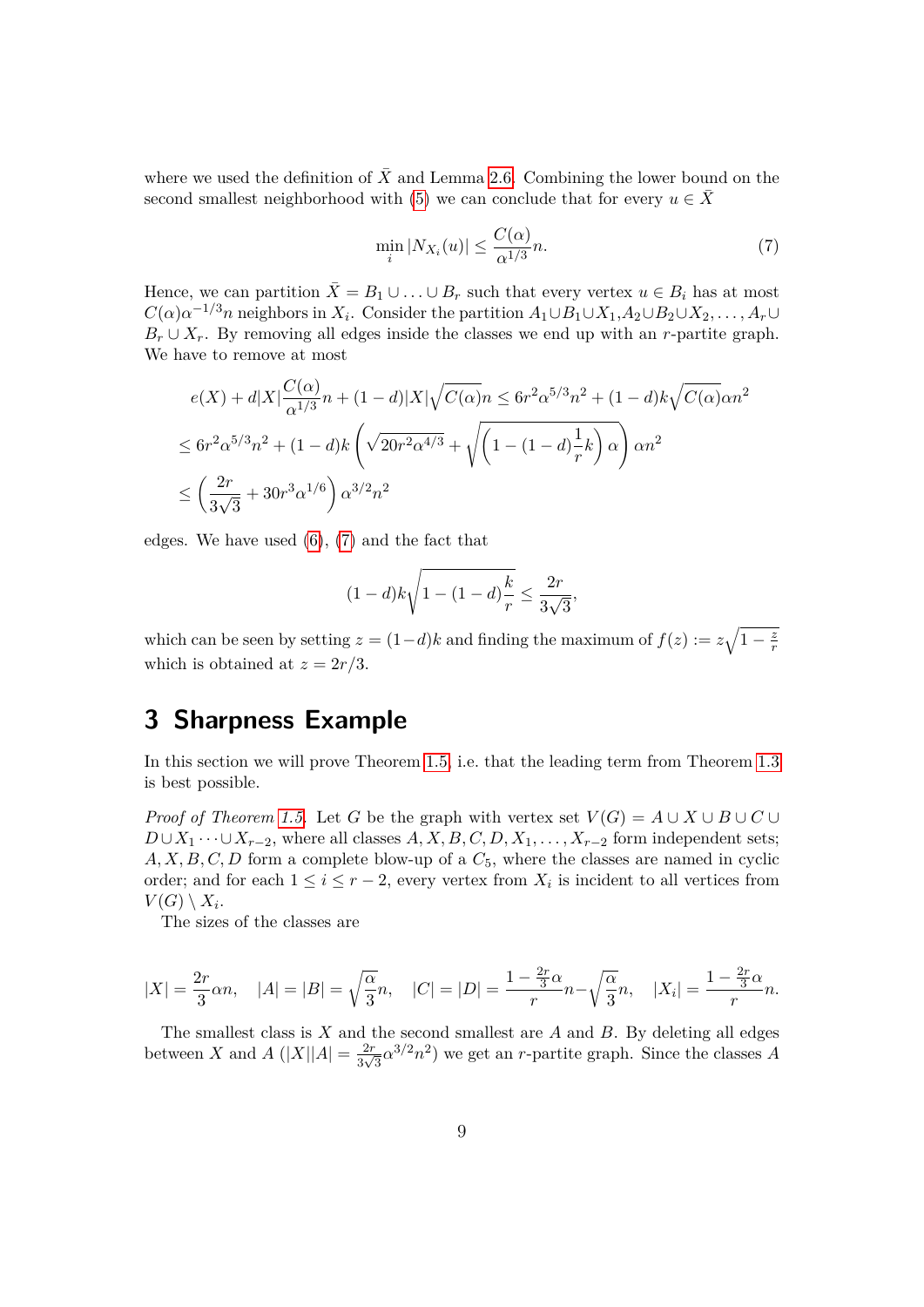

Figure 1: Graph *G*

and  $X$  are the two smallest class sizes, one cannot do better as observed in  $[6,$  Theorem 7]. Hence

$$
D_r(G) \ge \frac{2r}{3\sqrt{3}}\alpha^{3/2}n^2.
$$

Let us now count the number of edges of *G*. The number of edges incident to *X* is

$$
e(X, X^c) = \left(\frac{2r}{3}\alpha\right) \left(2\sqrt{\frac{\alpha}{3}}\right) n^2 + \left(\frac{2r}{3}\alpha\right) \left(\frac{1 - \frac{2r}{3}\alpha}{r}(r - 2)\right) n^2
$$
  
= 
$$
\left(\frac{2}{3}(r - 2)\alpha + \frac{4r}{3\sqrt{3}}\alpha^{3/2} - \frac{4r(r - 2)}{9}\alpha^2\right) n^2.
$$

Using that  $|A| + |C| = |B| + |D| = |X_1|$ , we have that the number of edges inside *A* ∪ *B* ∪ *C* ∪ *D* ∪ *X*<sub>1</sub> ∪ · · · ∪ *X*<sub>*r*−2</sub> is

$$
e(X^{c}) = |X_{1}|^{2} {r \choose 2} - |A||B| = \left(\frac{1 - \frac{2r}{3}\alpha}{r}n\right)^{2} {r \choose 2} - \frac{1}{3}\alpha n^{2}
$$
  
=  $\frac{1}{r^{2}} {r \choose 2} n^{2} - \frac{4r}{3} \frac{1}{r^{2}} \alpha {r \choose 2} n^{2} + \frac{4}{9}\alpha^{2} {r \choose 2} n^{2} - \frac{1}{3}\alpha n^{2}$   
=  $\left(1 - \frac{1}{r}\right) \frac{n^{2}}{2} - \frac{2}{3}(r - 1)\alpha n^{2} - \frac{1}{3}\alpha n^{2} + \frac{4}{9}\alpha^{2} {r \choose 2} n^{2}.$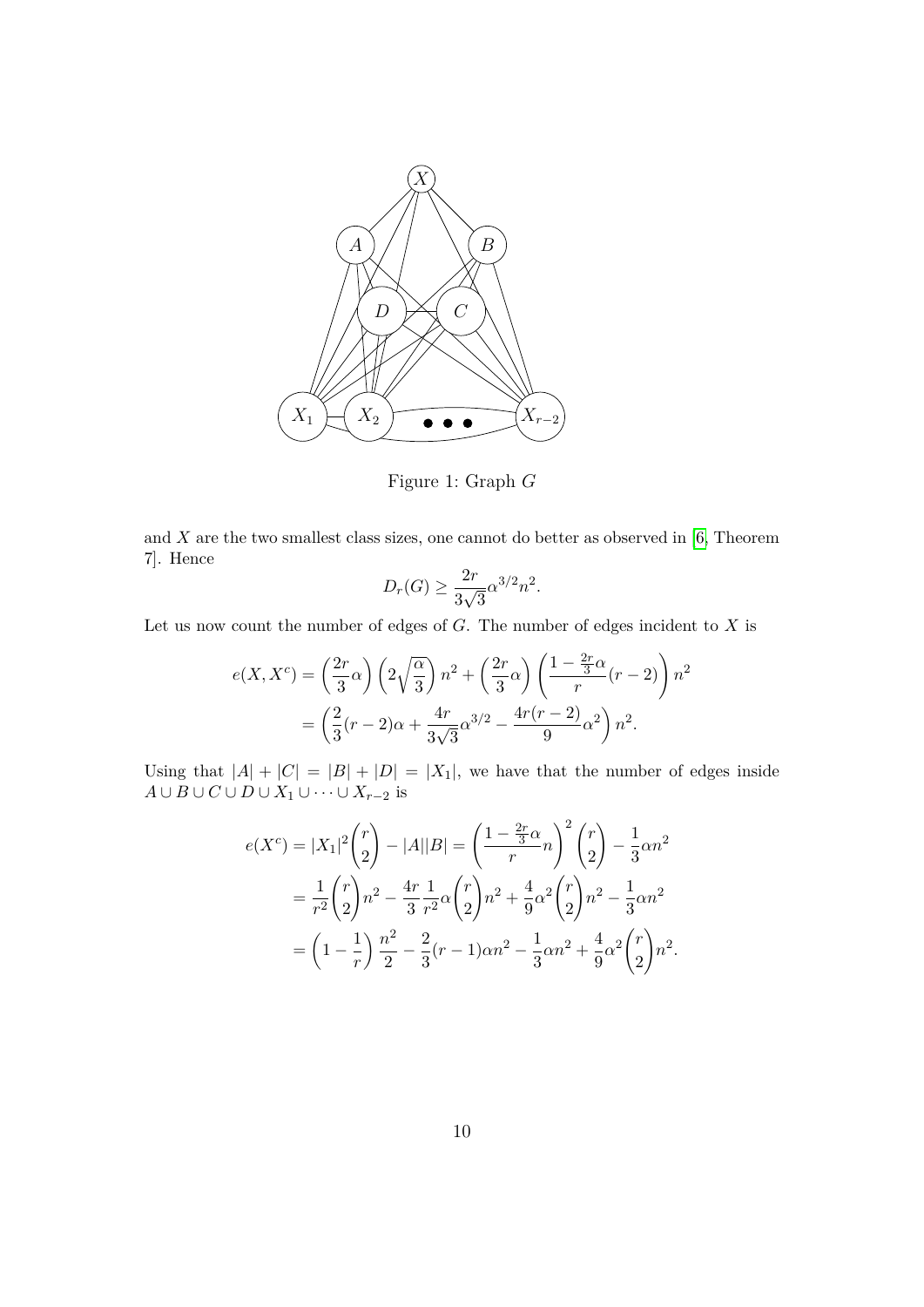Thus, the number of edges of *G* is

$$
e(G) = e(X^{c}) + e(X, X^{c}) = \left(1 - \frac{1}{r}\right) \frac{n^{2}}{2} - \alpha n^{2} + \frac{4r}{3\sqrt{3}} \alpha^{3/2} n^{2} - \frac{2r(r-3)}{9} \alpha^{2} n^{2}
$$
  
\n
$$
\geq \alpha(n, K_{r+1}) - \alpha n^{2} + \frac{4r}{3\sqrt{3}} \alpha^{3/2} n^{2} - \frac{2r(r-3)}{9} \alpha^{2} n^{2},
$$

 $\Box$ 

where we applied Turán's theorem in the last step.

#### **4 References**

- <span id="page-10-6"></span>[1] K. Amin, J. Faudree, R. J. Gould, and E. Sidorowicz. On the non-(*p* − 1)-partite *Kp*-free graphs. *Discuss. Math. Graph Theory*, 33(1):9–23, 2013.
- <span id="page-10-10"></span>[2] J. Balogh, R. Morris, W. Samotij, and L. Warnke. The typical structure of sparse *Kr*+1-free graphs. *Trans. Amer. Math. Soc.*, 368(9):6439–6485, 2016.
- <span id="page-10-5"></span>[3] A. E. Brouwer. *Some lotto numbers from an extension of Turán's theorem*, volume 152 of *Afdeling Zuivere Wiskunde [Department of Pure Mathematics]*. Mathematisch Centrum, Amsterdam, 1981.
- <span id="page-10-11"></span>[4] P. Erdős. On the graph theorem of Turán. *Mat. Lapok*, 21:249–251, 1970.
- <span id="page-10-0"></span>[5] P. Erd˝os, R. Faudree, J. Pach, and J. Spencer. How to make a graph bipartite. *J. Combin. Theory Ser. B*, 45(1):86–98, 1988.
- <span id="page-10-1"></span>[6] P. Erdős, E. Győri, and M. Simonovits. How many edges should be deleted to make a triangle-free graph bipartite? In *Sets, graphs and numbers (Budapest, 1991)*, volume 60 of *Colloq. Math. Soc. J´anos Bolyai*, pages 239–263. North-Holland, Amsterdam, 1992.
- <span id="page-10-3"></span>[7] P. Erdős and M. Simonovits. A limit theorem in graph theory. *Studia Sci. Math. Hungar*, 1:51–57, 1966.
- <span id="page-10-4"></span>[8] Z. Füredi. A proof of the stability of extremal graphs, Simonovits' stability from Szemerédi's regularity. *J. Combin. Theory Ser. B*, 115:66–71, 2015.
- <span id="page-10-7"></span>[9] D. Hanson and B. Toft. *k*-saturated graphs of chromatic number at least *k*. *Ars Combin.*, 31:159–164, 1991.
- <span id="page-10-2"></span>[10] P. Hu, B. Lidick´y, T. Martins, S. Norin, and J. Volec. Large multipartite subgraphs in *H*-free graphs. manuscript.
- <span id="page-10-8"></span>[11] M. Kang and O. Pikhurko. Maximum *Kr*+1-free graphs which are not *r*-partite. *Mat. Stud.*, 24(1):12–20, 2005.
- <span id="page-10-9"></span>[12] V. Nikiforov. Some new results in extremal graph theory. In *Surveys in combinatorics 2011*, volume 392 of *London Math. Soc. Lecture Note Ser.*, pages 141–181. Cambridge Univ. Press, Cambridge, 2011.